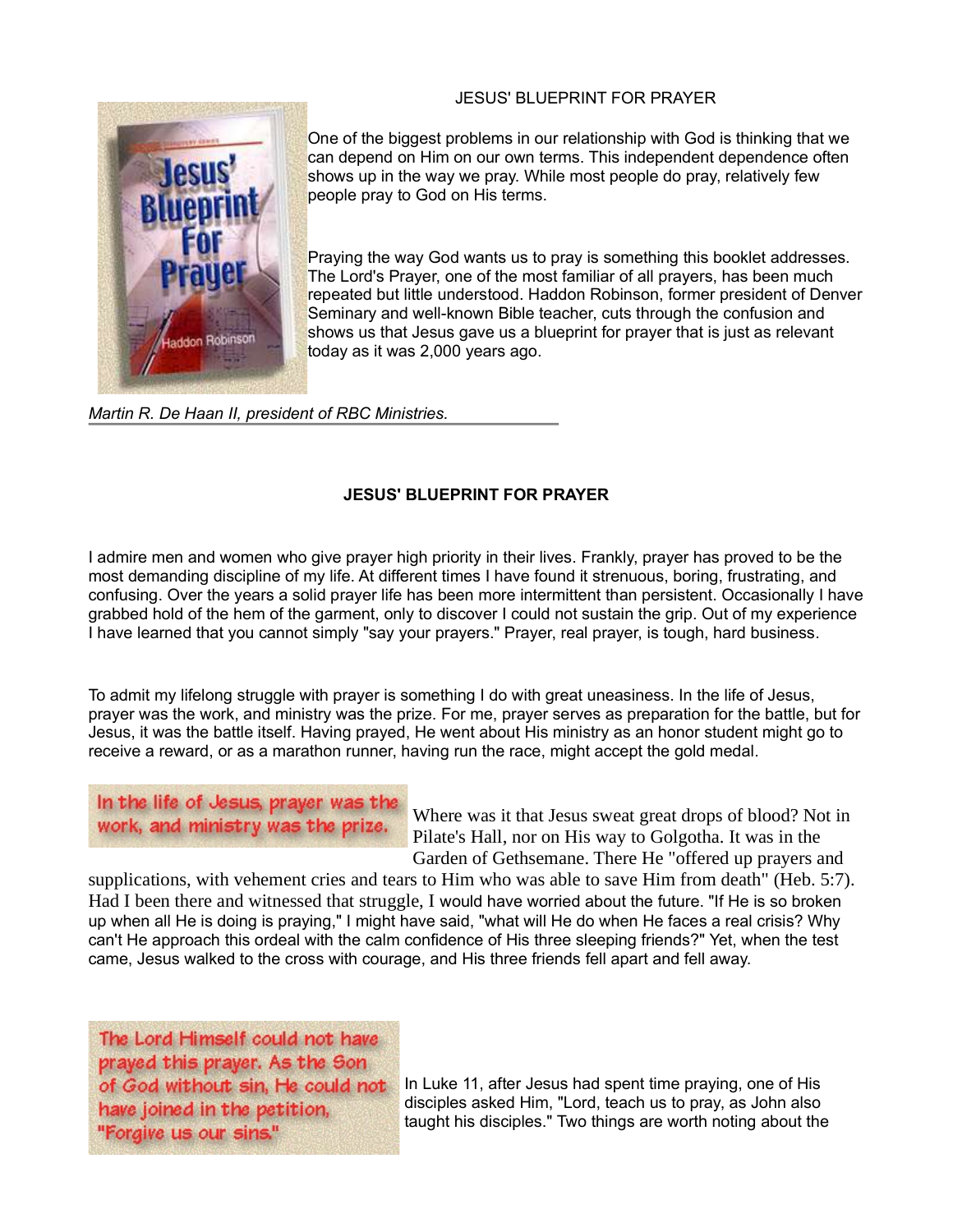request. First, one section of John the Baptist's curriculum in disciple-making focused on teaching his followers to pray. Second, that was what Jesus' men asked Him to do for them. They had been with Him now for over 2 years. They had front seats when He taught and preached. They witnessed His miracles. Yet, as far as we know, they never took Him aside and asked, "Lord, teach us to preach," or "Lord, show us how to minister." They did come and request, "Teach us to pray."

We usually ask an expert to give us the best he has to offer. When we're with a successful banker, we ask, "Teach us to invest." From a gifted scholar we request, "Teach us to do research." To a professional golfer we say, "Teach us to putt." Jesus' disciples asked Him, "Teach us to pray."

Because prayer was central to His ministry, He wanted it to be vital in theirs, so He responded by giving them what is commonly called "The Lord's Prayer." Actually, the prayer is misnamed because the Lord Himself could not have prayed this prayer. As the Son of God without sin, He could not have joined in the petition, "Forgive us our sins." Perhaps the prayer should be labeled, "The Disciples' Prayer," since it is a primer on prayer for people like us. It serves us in praying as an outline serves a minister when he preaches a sermon or as a blueprint serves a builder when he constructs a building. It guides us as we go.

The skeleton of the prayer given to us by Luke opens with an address to God: "Father." The prayer then has two major sections. First, we are to talk to the Father about the Father--His person, His program, and His purpose: "Hallowed be Your Name," "Your kingdom come," "Your will be done." Then we speak to the Father about His family--the children's need for provision, pardon, and protection: "Give us day by day our daily bread," "Forgive us our sins, for we also forgive everyone who is indebted to us," and "Do not lead us into temptation."

While I still have courses to take in the School of Prayer, this model prayer of Jesus has ordered my prayer-life. Of course, you may deserve high grades in the subject. But if not, perhaps you can pick up some pointers that will teach you to pray.

# GOD'S PATERNITY: "Our Father"

At the outset we need to know who it is that we are praying to. According to Jesus, when we come to the

Because of Jesus' death and resurrection, when we come to the sovereign majesty of the universe, the word that should fall readily from our lips is *Father*.

God of the universe in prayer, we can call Him Father. Bound up in the word Father is a compact summary of the entire Christian faith. It is the answer to the philosopher Lessing's question, "Is the universe friendly?" When Christians bow before God and call Him Father, they are acknowledging that at the heart of the universe there is not only ultimate power but ultimate love.

But not everyone can call God Father. It is Jesus who taught us to pray that way. He alone guarantees that we can enter into a relationship with God and become members of His family. He is our Father and we are His children.

There are some who hold to a view called the "Fatherhood of God and the brotherhood of man." This does not reflect the teaching of the Bible, however. It's true that God is the Creator of all, and in that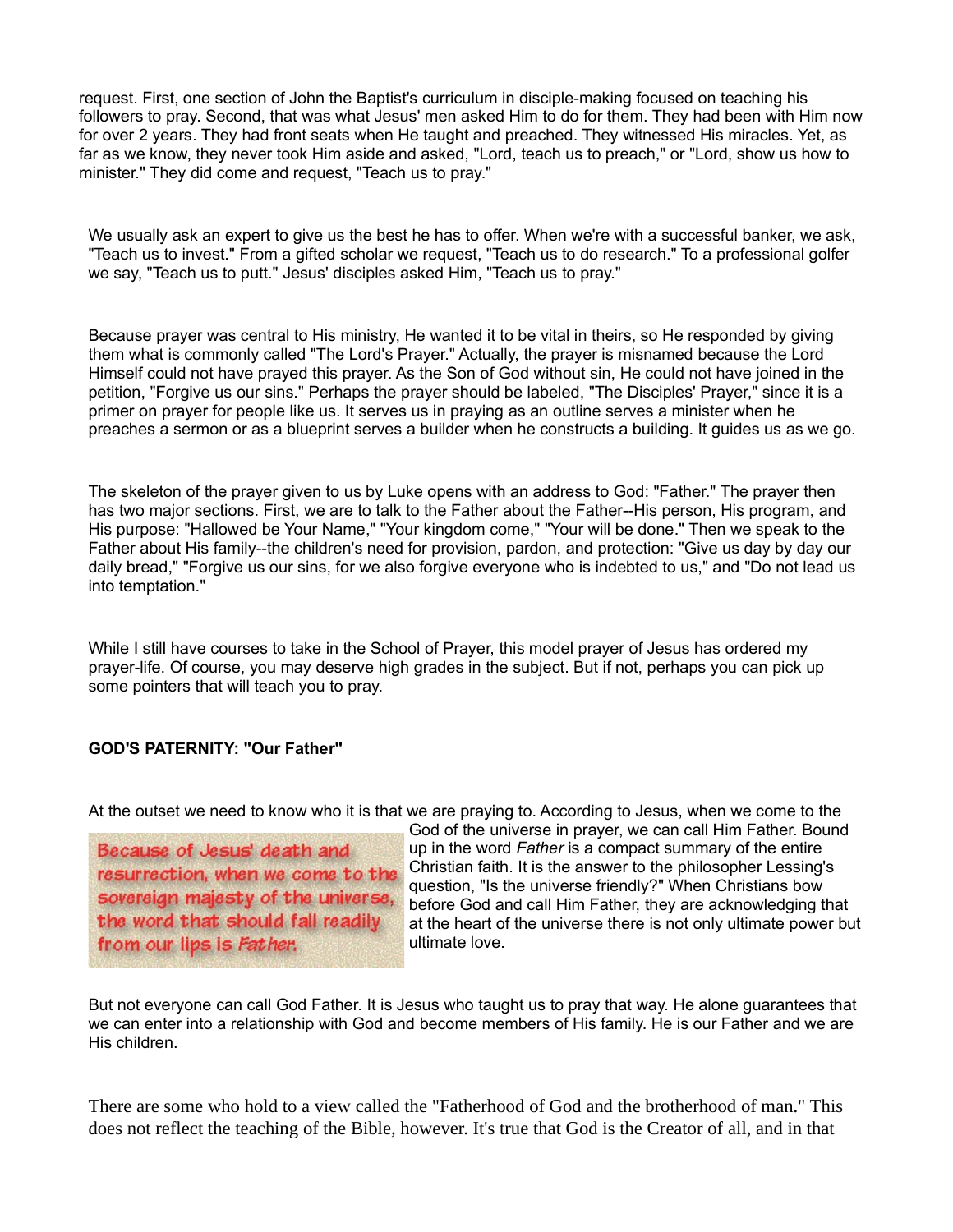sense everyone is "the offspring of God" (Acts 17:29). But the relationship that a creature has with his Creator is not the relationship of the Father to His children. The relationship that we have with God as our Father comes only through our relationship with Jesus Christ. John 1:12 says, "But as many as received Him [Christ], to them He gave the right to become children of God, even to those who believe in His name."

The Bible keeps the tension between our intimacy with God and the awe we should have as we approach Him in prayer.

It is a wonderful privilege to be able to call God Father--a privilege we easily take for granted. In the Old Testament, the people of God did not individually address Him as Father. The word Father for God was rarely used, and when it was it always referred to the relationship of God to the nation of Israel. As far as we know, none of the outstanding Old Testament saints--

Abraham, Joseph, Moses, David, Daniel--ever fell to his knees in the solitude of his chambers and dared to address God as his Father. Yet in the New Testament, at least 275 times, that is how we are instructed to speak to God. Because of Jesus' death and resurrection, when we come to the sovereign majesty of the universe, the word that should fall readily from our lips is Father.

The address, "Our Father in heaven," as given in the Lord's Prayer, not only recognizes the intimacy that we have with God as our Father, but it also speaks of the awe we should have as we come to Him in prayer. Jesus is saying that this One to whom we come as Father is the sovereign God of heaven, the God of all power, the God of all authority.

To the early Jewish Christians, having a proper awe of God was probably easier than understanding their intimacy with God. Unfortunately in our day, the pendulum has swung to the other extreme. God is often referred to in terms that are anything but awe-inspiring. I cannot conceive of the psalmist saying, "I may not know the answers, but I know the Answer Man." I cannot imagine the men and women of the Bible talking about "the big Man upstairs." To say that God is our Father does not imply that God is a great, big, huggable teddy bear.

The Bible keeps the tension between intimacy and awe. The writer of Hebrews said, "Let us therefore come boldly to the throne of grace, that we may obtain mercy and find grace to help in time of need" (4:16). The fact that we come to a throne should fill us with awe. But because it is a throne of grace, it is approachable. The sovereign, almighty God of the universe has allowed us, because of Jesus Christ, to approach Him in prayer and address Him as Father.

### GOD'S PERSON: "Hallowed Be Your Name"

When we pray, Jesus told us to say, "Our Father in heaven, hallowed be Your name" (Luke 11:2). In Hebrew thought, a name was extremely significant. Parents did not name their children because they thought their initials would look good on luggage. They didn't choose a name because it reminded them of their Aunt Hilda or their Uncle Harry. Parents chose names for their children, hoping that the name would embody the personality, characteristics, or character that they wanted to see developed in the child.

Our prayers often reveal a very inadequate idea of God.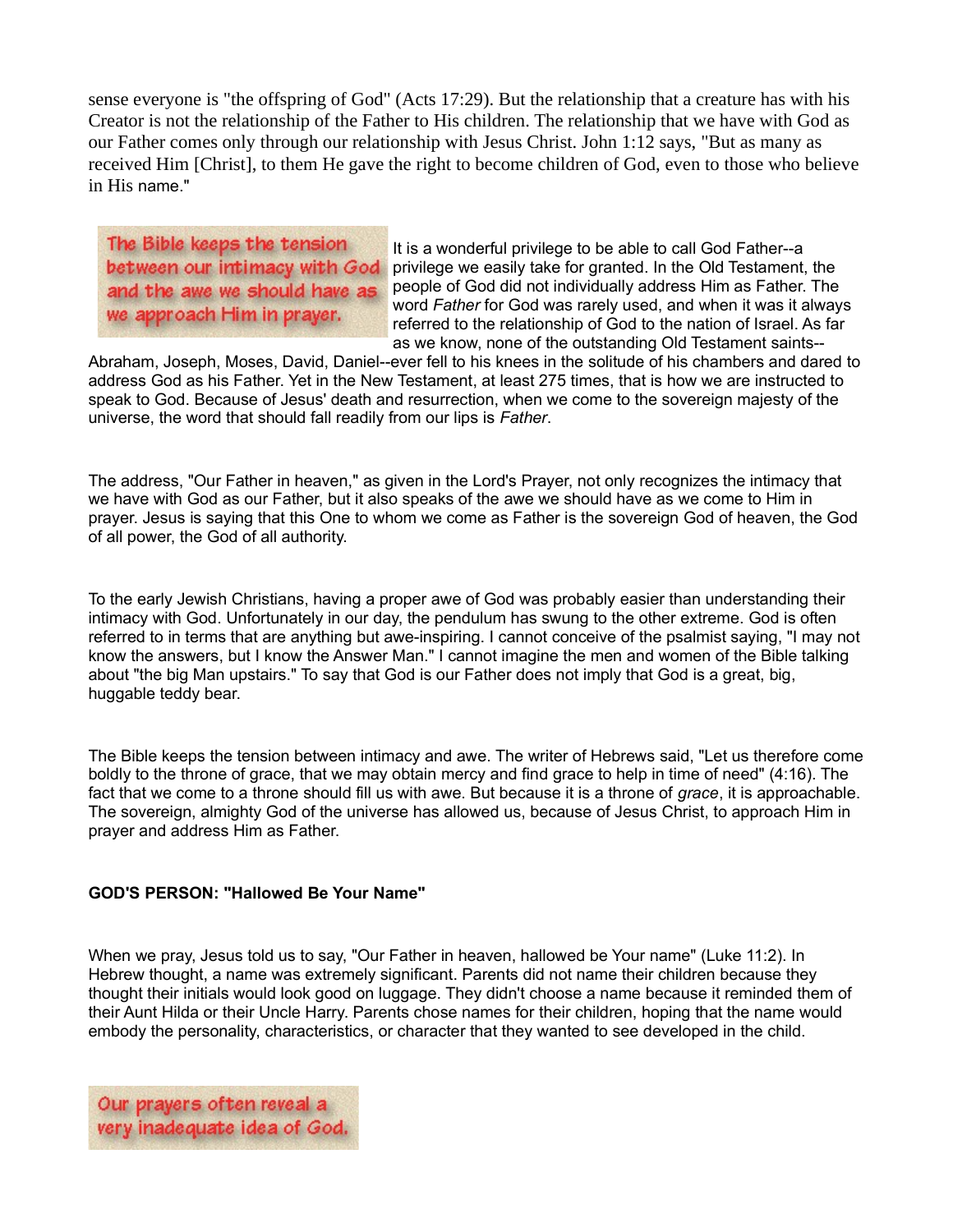Early American Puritans did that. They gave their daughters names like Silence, Charity, Hope, Love, and Patience. They hoped that the child would live up to her name as she grew up. We also see this in the New Testament. In times of crisis, when some-one's life or outlook changed, often his name was changed to match. When Jesus got hold of Peter, his name was Simon. He was a shifty, sandy, undependable fellow. But Jesus changed his name to Peter, which means "rock." When Jesus renamed Peter, it took a while for him to live up to his new name--to change shifting sand into rock.

This practice of renaming was seen in more recent days when the cardinal of Poland became the pope. He changed his name to John Paul II because he wanted his life to embody the virtues of his predecessors, John XXIII, Paul VI, and John Paul I. He chose the name to personify what he wanted to be.

The essence of evangelism is that people everywhere will God to be God in their lives.

In Psalm 9:10 we read, "And those who know Your name will put hallow God's name by allowing their trust in You." The psalmist was not claiming that those who could pronounce God's name would trust in Him. He was saying that those who knew God's character and His power would put

their trust in Him. So when we pray, "hallowed be Your name," we are talking about the character and person of God. To hallow means "to sanctify, to set apart, to make special." The opposite of hallow is "to profane, to disgrace, to besmirch the name." When we say, "hallowed be Your name," we are praying that God may be God to us, that He will be set apart in our prayers in such a way that it will be clear that we reverence God.

Sometimes our prayers are dangerously close to a blasphemous distortion. We often pray as if God were deaf and we have to shout to make Him hear us, as if He were ignorant and we have to explain to make Him understand, and as if He were calloused and we have to cajole to get Him to respond. Our prayers reveal a very inadequate idea of God.

Other times our prayers make it clear that many names on earth are more significant to us than the name of God in heaven. We can be more in awe of an employer, a professor, a loved one, a friend, or a government official than we are of the God in heaven. We can fear a fellow creature of earth more than we reverence and respect the God to whom we pray.

The petitions in this model prayer cover all that we are to pray about. Whether we pray a short prayer or a long one, we will never pray more than what is contained here. We often pray for God to increase our devotion and depth of spiritual life, but none of the petitions found in this prayer are for personal holiness. The first step in spiritual growth is not to pray for inner feeling or inner change but that God will indeed be God in our lives. The focus of the spiritual life is not experience but God.

We have the command to be holy as He is holy because the spiritual life begins when we determine to allow God to be God in all aspects of life--personal, family, business, recreation--and to allow God to set us apart.

The story of the Bible looks forward to the return of the Messiah, Jesus Christ, who will rule the earth in righteousness.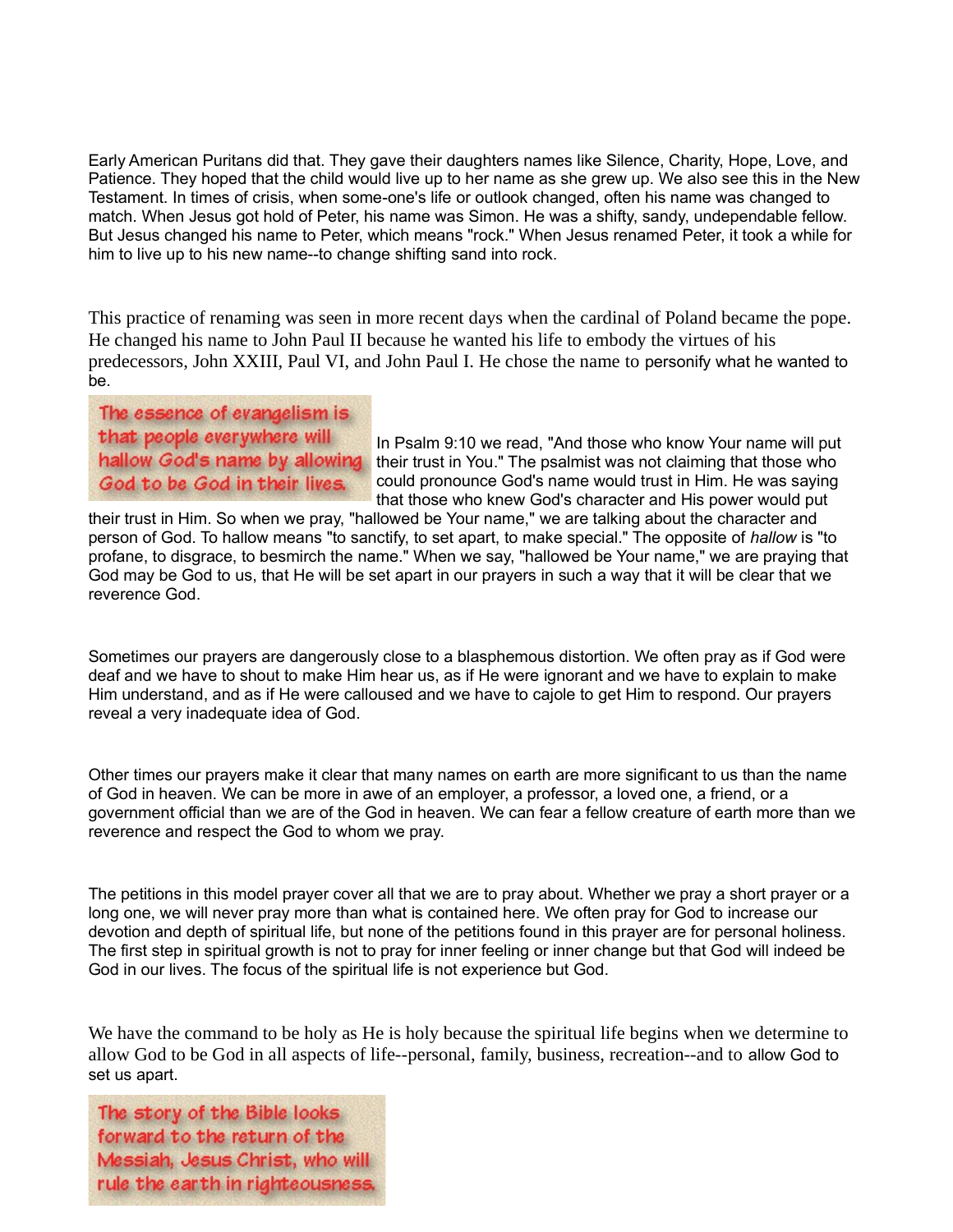This focus on Him should be true not only in our own inner life but also in our prayers for others. We should not pray primarily that others will be delivered from sin but that they will come to know God. The ultimate goal of evangelism is not only that people will be won to Jesus Christ, but that people in the world who profane the name of God will come to understand who He really is--the God of holiness, grace, and righteousness. And out of that understanding, they will hallow His name. That is the essence of evangelism--people everywhere allowing God to be God in their lives.

#### GOD'S PROGRAM: "Your Kingdom Come"

The second request that we direct to the Father about the Father is not only devoted to the person of God but also to the program of God. The second request is "Your kingdom come." Jesus was speaking here about His future messianic reign on the earth. All through Scripture, the story of the Bible looks forward to the return of the Messiah, Jesus Christ, who will rule in righteousness when the kingdom of this world will become the kingdom of our God and of His Christ (Rev. 11:15).

This concern for God's rule on the earth is basic to our view of history. Joseph Wittig once noted that a person's biography should begin not with his birth but with his death. He argued that we measure the contribution

In the witness of the Bible, history is "His story," and it is headed

of life not by its beginning but by its end. That's how we should think about history. Any thoughtful person wonders, Is toward the return of Jesus Christ. history going anyplace? Is it simply a wheel that moves round and round and never touches the ground? Is it simply a cycle

of repeated events headed for no destination except perhaps oblivion? Some people shrug off history as a tale told by an idiot, scrawled on the walls of an insane asylum. Edward Gibbon referred to history as "little more than the register of crimes, follies, and misfortunes of mankind." Henry Ford summed up history as "bunk." Ralph Waldo Emerson dismissed history as "the biographies of a few great men."

In the witness of the Bible, however, history is "His story," and history is headed somewhere--the return of Jesus Christ. The Bible anticipates that day when the angels and the redeemed will sing together. Before us shines that light, and the darker the age, the brighter seems the glow.

So, when we pray, "Your kingdom come," we look toward that glad time when God's messianic kingdom prophesied throughout the Old Testament will be established by Jesus' return to earth. As we pray, we direct our gaze to the day when the kingdom of this world will become the kingdom of our God and of His Christ. We look forward to the climax of history when God's will shall be done on earth as it is in heaven.

# We dare not pray for His rule over others unless we honestly desire His rule over us.

When we pray, "Your kingdom come," though, we also ask for something else. We plead that on the small bit of earth we occupy now, we shall submit our will to God's will. If we long for the time in the future when Christ's kingdom will be

established on earth--enough to pray sincerely for it--then we must be willing that all of the little kingdoms which matter too much to us will be pulled down. If we want God's rule over all men and women at some future time, then it follows that we desire that He will work His will out in our lives

We often pray as if we expect God to change the way He is running the universe because we have given Him our petitions.

now.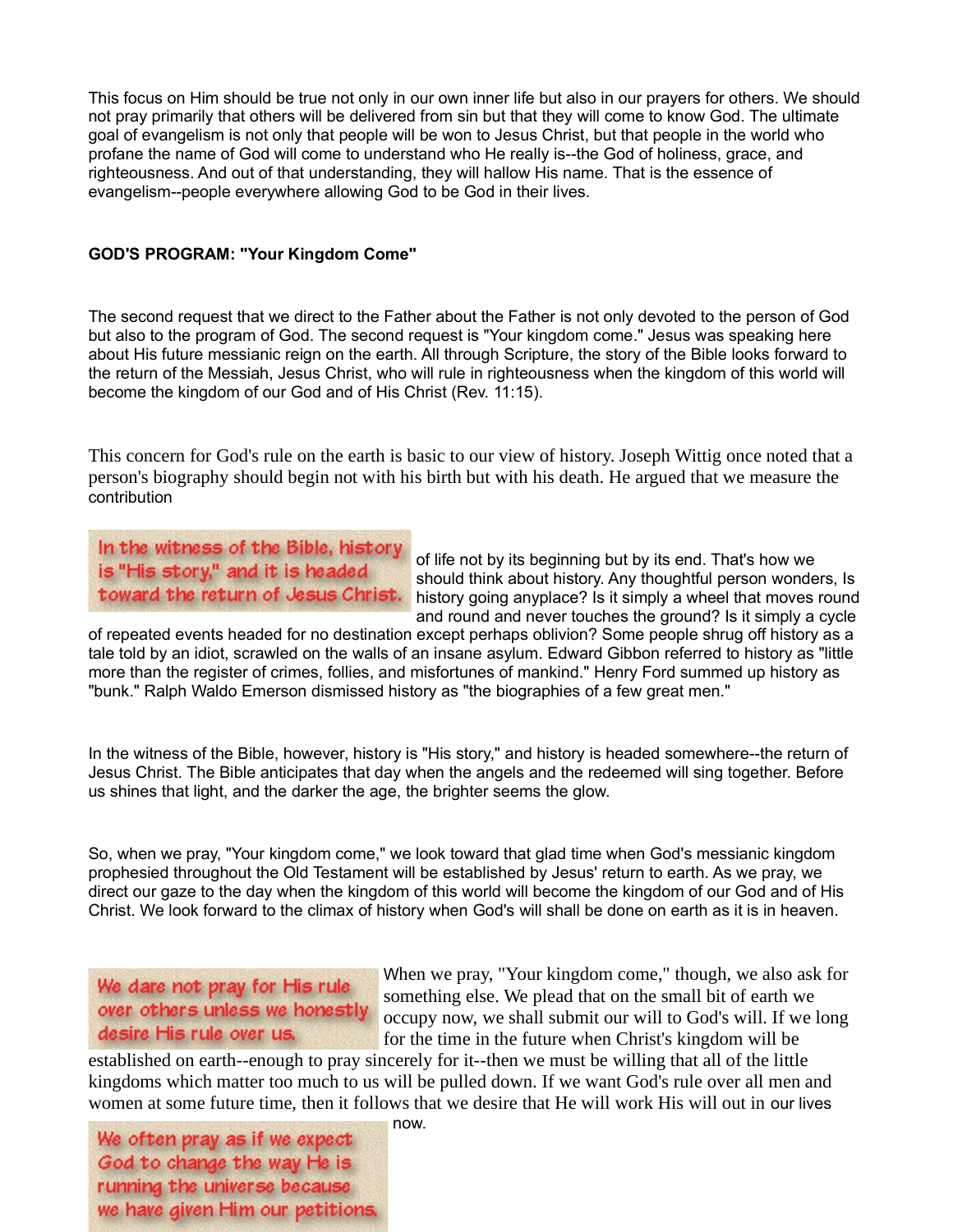When we pray, "Your kingdom come," we acknowledge God's right to rule all people, including us. Unless I am sufficiently concerned about God's sovereignty to make my life His throne, and make it my daily purpose to bring every individual whose life I touch into willing and glad submission to Him, I cannot pray these words with integrity. We dare not pray for His rule over others unless we honestly desire His rule over us.

When I was in my twenties, I used to hear sermons in which I was exhorted to desire the second coming of Christ. Well, I wanted Him to come, but not immediately. I had some things I wanted to do before He came back. I wanted to get married, to have children, and to establish a ministry. After I got all that done, it would be all right for Him to return. As I was thinking about this recently, it occurred to me that I no longer have any plans that the coming of Jesus Christ would interrupt. Nothing now takes precedence over His coming. And that is as it should be in all of our lives. That is what it means to pray, "Your kingdom come."

### GOD'S PURPOSE: "Your Will Be Done"

We are to pray for the person of God, that His name will be hallowed; for the program of God, that His kingdom will come; and for the purpose of God, that His will will be done on earth as it is in heaven.

Praying for His will to be done provides a foundation for our prayers. We are basically asking that God's will be done in our lives and in the world. We often get it upside down, though, and pray as if we expect God to change the way He is running the universe because we have given Him our petitions. At our worst, we treat God like a genie in a lamp. When we rub it and make a wish, we expect God to change the universe to give us what we want.

We must recognize the importance of conforming our will to His will. We shouldn't pray for something and then at the end say, "if it be Your will," if we don't really mean it. These words aren't something to tack on to the end of a prayer as a loophole, as an "out," so that if God doesn't give us what we want we won't be embarrassed. Prayer is not getting God to do my will; it is asking that God's will be done in my life, my family, my business, and in my relationships, as it is done in heaven.

For us to do God's will on earth as it is in heaven, we must go against the current. When the Bible gives us glimpses of heaven, we see that the angels stand ready to do His bidding. In heaven, all the hosts of glory respond to His will. In the universe, all the galaxies and all their stars and planets move according to His design. It seems that only here on this third-rate planet, this dirty little tennis ball that we call earth, is there a pocket of rebellion.

For us to live according to God's will on earth as it is done in heaven is to do so in enemy territory. To live in a realm that is controlled by Satan is to recognize that this world is no friend of God's. For us to do God's will on earth as it is in heaven, we must go against the current. When we pray, "Your will be done on earth as it is in heaven," we are praying for our friends, our families, our society, but above all for ourselves.

When Beethoven's body was exhumed 42 years after his death, he was found with his arms up and his fists clenched in defiance. Apparently, someone had buried him in a way that revealed his attitude. At the age of 30, Beethoven had become deaf and remained that way until his death 26 years later. He died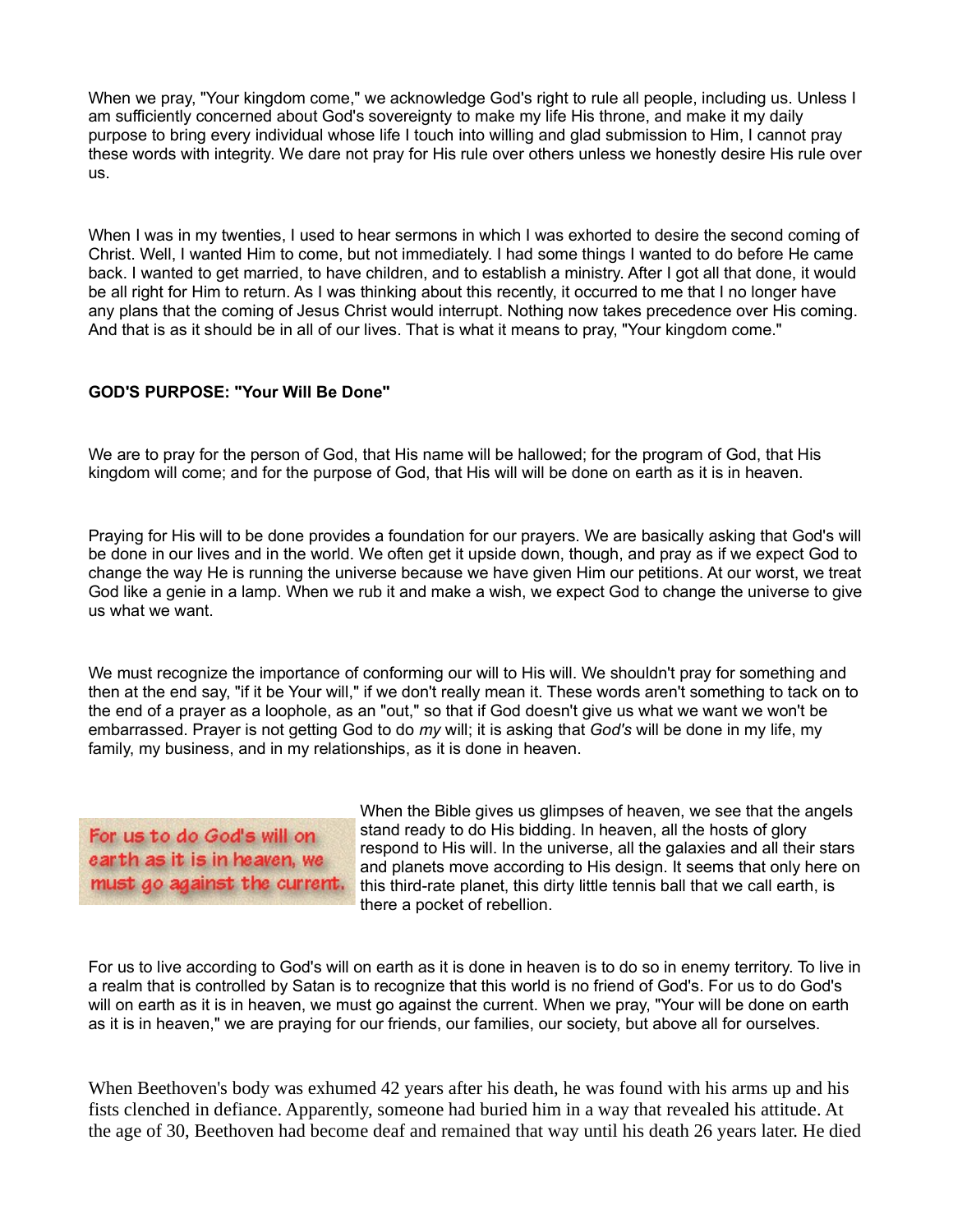When prayed in the morning, this is a prayer for the needs in the hours ahead. Prayed in the evening, it is a request for the needs of the next day.

an angry and bitter man because he felt that God had hemmed him in. Although he might have prayed for God's will to be done, he would have done so in grim resignation. It is possible to pray for God's will while resenting that God is God. Many people despise God because He has not made them master of their fate, captain of their soul, or rulers of their own destiny. But those of us

who know God as Father and have a relationship with Him, who know that the heart of the Almighty is not only righteous and holy but also gracious and kind, can know that all things will work together for good to those who love God.

And so we can pray that His name will be hallowed, that He will be God to us, that His kingdom will be established on earth, that every knee will bow and every tongue confess that Jesus Christ is Lord, and that His will will be done on earth as it is in heaven.

## GOD'S PROVISION: "Give Us Our Daily Bread"

When Jesus taught us to pray, He gave us a comprehensive blueprint to follow. The first three requests deal with God's glory. The last three requests deal with the family. While the petitions to the Father talk about "Your Name," "Your kingdom," and "Your will," the last three requests have to do with us: "Give us," "forgive us," and "lead us."

German theologian Helmut Thielicke points out that the whole of life is captured in the rainbow of these requests. "Great things and small things; spiritual things and material things; inward things and outward things--there is nothing that is not included in this prayer."

Adlai Stevenson once remarked, "Understanding human needs is half the job of meeting them." Perhaps the other half is the ability to meet them. God scores on both counts. Because God understands our needs and can truly meet them, Jesus said that we are to pray to the Father about them. After praying about that which is cosmic and eternal, we are to pray about that which is temporal.

When Jesus said, "Give us today our daily bread," He was not suggesting a trip to the supermarket for Wonder Bread. He was making the point that it is okay and right to pray for our daily needs. After all, we cannot really serve His kingdom and do His will unless we have the strength we need for today. So it is proper to ask God for a job in order to have money for food. It is appropriate to appeal to God for the clothes we need to work on the job in order to have the food. It is okay to ask for transportation to get us to the job so that we may earn the bread. God knows our needs, and He is concerned about them.

We are often tempted not to bother asking God for food. "Don't pray for groceries," we insist. "Get out and hustle." In fact, some of the church fathers spiritualized the bread to refer to the bread served at communion. They did this, understandably, because after praying for God's glory, it seemed too earthly to switch to something as mundane as groceries.

Yet, "daily bread" means exactly what it says. The word bread refers to the food that sustains our bodies. In the larger sense, of course, bread refers to all that we must have to live. Our Father in heaven concerns Himself with the items on a grocery list. Food for our next meal matters to Him.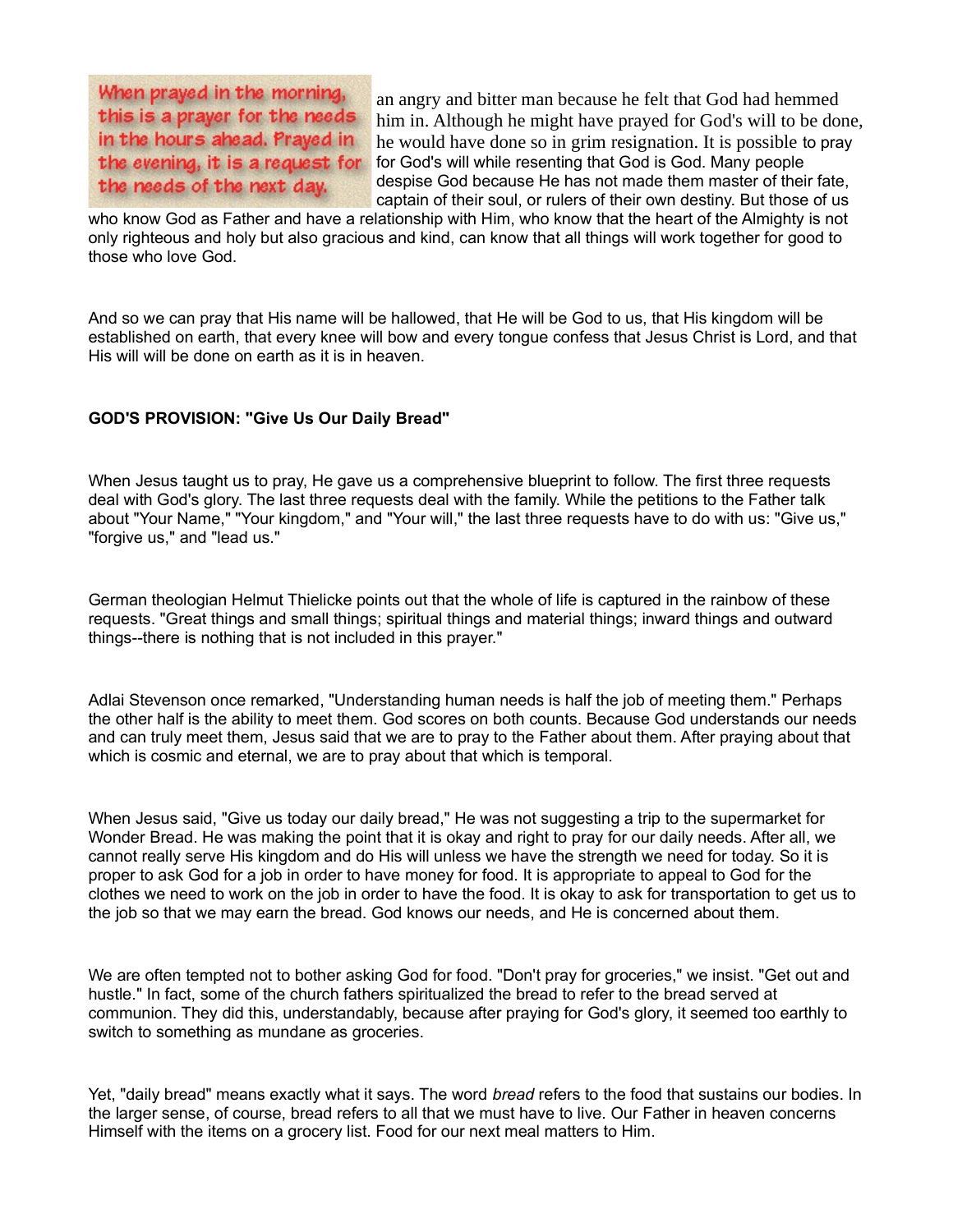The focus of the request is for *daily* bread. The word translated *daily* bewildered scholars for centuries. This is the only place that word occurred inside or outside the Bible. Then a few years ago, an archeologist dug up a papyrus fragment that contained a housewife's shopping list. Next to several items the woman had scribbled this word for *daily*. It probably meant, "enough for the coming day." The phrase should be translated, "Give us today bread enough for tomorrow." When prayed in the morning, it is a prayer for the needs in the hours ahead. Prayed in the evening, it is a request for the needs of the next day. The implication is, of course, that God will supply what we need to honor Him and do His will.

In our culture, with its freezers and refrigerators, we seldom purchase food for a single day. We store up food in such abundance that we mutter only thoughtless words of thanks as we eat. We hardly acknowledge that the meal we eat or the clothes we wear have come from the Father's hand.

Jesus does not invite us to ask for everything in the Neiman Marcus catalog, or for a Lincoln Continental, or Gucci shoes. Pray for bread--the necessities for life, not the luxuries. Ask for bread, not cake. Nor are we invited to request supplies for years to come. We are to ask for the essentials to take us through tomorrow.

Notice also that when we pray, "Give us our daily bread," we ask for others in the family as well as ourselves. If I pray this prayer in sincerity, it delivers me from selfishness and hoarding. If the Father supplies me with two loaves and my brother or sister with none, I understand that God has indeed answered our prayers. My extra loaf is not for storing, but for sharing.

God wants to free us up. We can bring our small requests to God. We can place before Him our need for bread, a coat, a pair of shoes--all those items that matter to us. If we need them, then they matter to our heavenly Father as well.

### GOD'S PARDON: "Forgive Us Our Sins"

Superficially, men and women don't seem to worry much about their sins. Walter Horton speaks to our condition in his book, The Challenge of Our Culture: "Modern man is certainly worried about something--worried nearly to death. And an analysis of his behavior shows him so feverishly trying to avoid looking God in the eye that it must have something to do with the fear of how he must look standing before God in that position." A cartoon in the morning newspaper pictures a psychologist listening to a patient: "Mr. Figby," he says, "I think I can explain your feelings of guilt. You're guilty!"

Modern man is certainly worried about something--worried nearly to death.

After we ask the Father for provision, we ask for pardon: "Forgive us our sins." "Forgive" follows "give." Jesus links the two petitions, "Give us our daily bread" with "Forgive us our sins, for we also forgive everyone who is indebted to us." In that

way when we think of our need for food, we will recognize our need for pardon as well. Also, as we confess our guilt, we consider how we have handled our relationships with others.

Augustine labeled this request "the terrible petition" because if we pray, "Forgive us our sins, for we also forgive everyone who is indebted to us," and at the same time harbor an unforgiving spirit, we are actually asking God not to forgive us.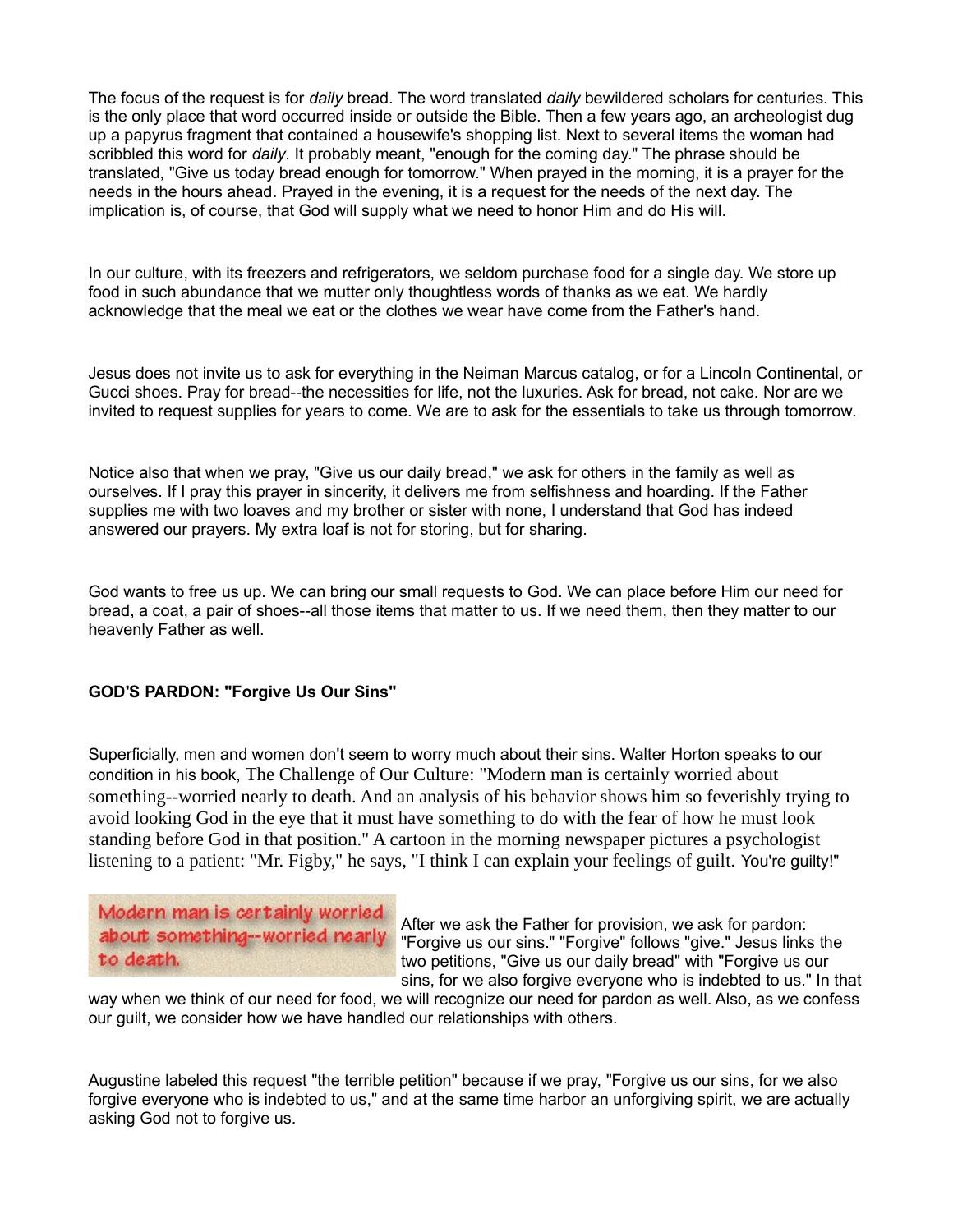When John Wesley served as a missionary to the American colonies, he had a difficult time with General James Oglethorpe. The general was known for his pride and harshness. One time Oglethorpe declared, "I never forgive." Wesley replied, "Then, Sir, I hope you never sin!"

Think of how the confession of sin works. If I honestly pray for forgiveness, then I revise my estimate of myself downward on the scale, and I admit my own sin and guilt. If I see the pollution of my own life, then I see the sins of others in a different light. Without that, I can regard myself as so important, so dignified, so honorable that it would be unthinkable to forgive anyone who dared offend someone as righteous as I. That is self-righteousness. To squeeze pardon from a self-righteous prig is harder than squeezing apple juice from a stone slab. It's simply not in such a person to forgive.

What an unforgiving person actually prays is this: "Deal with me as I have dealt with others." Kent Hughes spells that out in his study on the Lord's Prayer: "I beseech You, Lord, deal with me as I deal with my neighbor. He has been ungrateful to me (though not one-hundredth as ungrateful as I have been to You), yet I will not overlook his ingratitude. Deal with me, Lord, as I do him."

We are never more like God than when, for Christ's sake, we extend forgiveness fully and freely to those who have sinned against us.

Or this: "I nurse every little incident in which she mistreats me. Deal with me, Lord, as I deal with her."

Let's face it. We seldom want to be delivered from temptation. It promises too much fun.

Or this: "I cannot wait to pay him back for the hurt he has done to me. Deal with me, Lord, as I deal with him."

If you honestly know God as your Father, you are part of the forgiven fellowship. While you may find it hard to forgive some particularly damaging thing done to you,

your own sin against God--for which you ask forgiveness--makes offenses done against you much more trivial. How in the name of grace and common sense can we ask God whose name is holy to forgive us when we, as sinners, refuse to forgive others? Our forgiveness does not cause God to forgive us. It is evidence that we have entered into God's forgiveness. Those who live in the relief of God's pardon find it easier to forgive those who offend them.

To sin is human, to forgive divine. We are never closer to God's grace than when we admit our sin and cry out for pardon. We are never more like God than when, for Christ's sake, we extend forgiveness fully and freely to those who have sinned against us.

### GOD'S PROTECTION: "Do Not Lead Us Into Temptation"

A young woman in a shopping mall sported a T-shirt that proclaimed, "Lead me not into temptation--I can find it myself." She wanted people to chuckle as she passed, but her one-liner raised a question. What are we praying for when we ask, "Do not lead us into temptation"?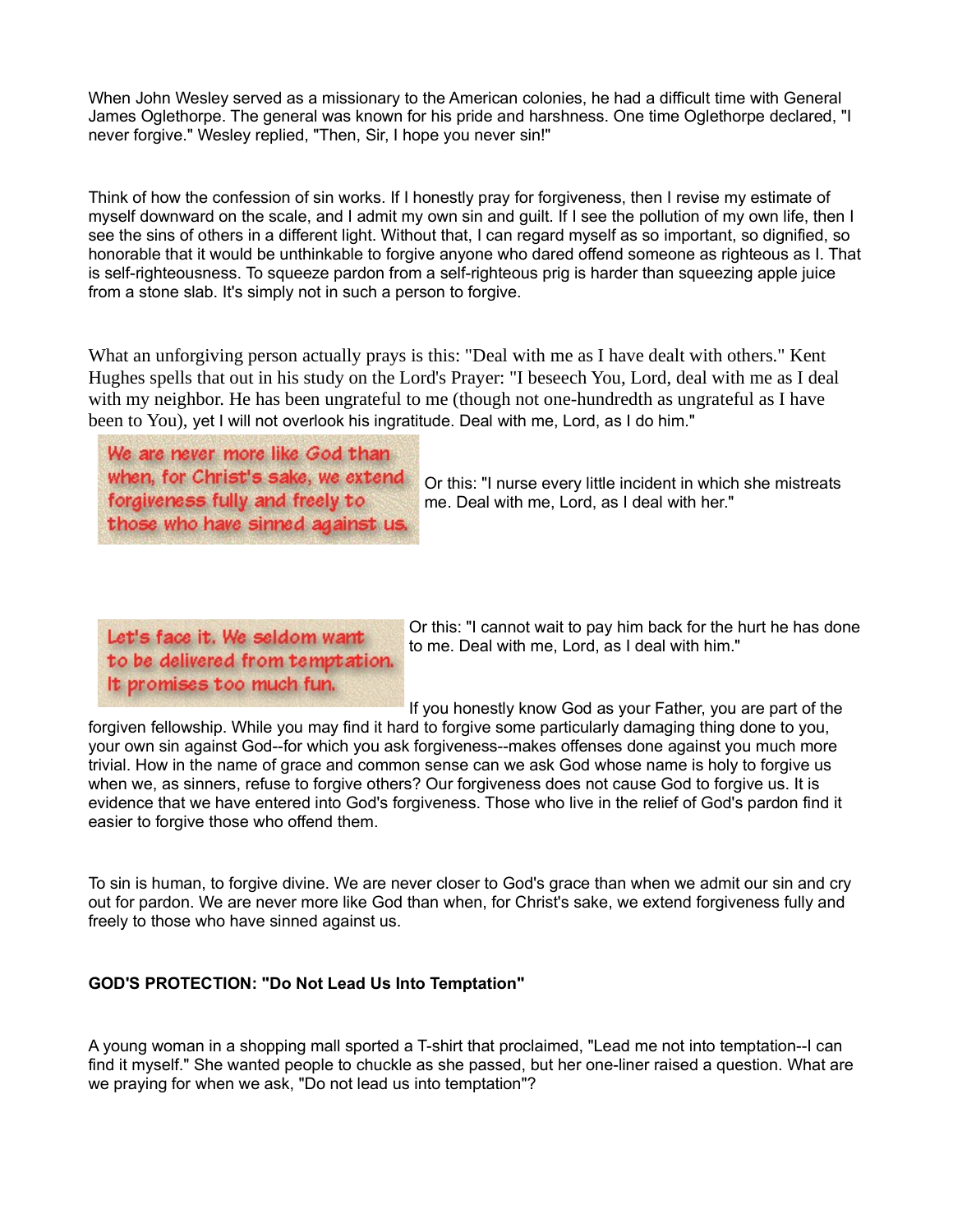Why should we have to ask God not to lead us into temptation? To ask Him to keep us out of temptation would be more understandable. Professor D. A. Carson suggests that Jesus is using a figure of speech called a litotes, which expresses something positive by negating its opposite. For example, if I say, "This is no small matter," I mean it is a big matter. When we pray, "Lead us not into temptation," then, we are really crying out, "Keep me away from temptation." We are praying, "Don't let Satan ambush us. Don't let the foe of our souls catch us in his trap." We are recognizing that God has the power to lead us past all the

If temptation brought chains to bind us, we might resist it on our own. Instead, it entices us with promises of prosperity and unbounded freedom. Only God can keep us from its charms.

lures to sin that threaten us; and we are asking, "If the opportunity to sin presents itself, grant that I will not have the desire. If the desire springs up within me, grant that I will not have the opportunity."

Let's face it. We seldom want to be delivered from temptation. It promises too much fun. Some wag has said, "Don't resist

temptation. It may go away and not come back." Temptation stirs the blood and inflames the imagination. If we were revolted by it, it would not be temptation at all. Occasionally we see where temptation will take us and we may cry out for deliverance. Usually, though, temptation doesn't seem very bad, so we play with it, flirt with it, and invite it into our lives. When we pray about our sins, it's not temptation that bothers us; it's the consequence of our disobedience that we want removed.

In the context of this prayer, however, we are not merely asking God to keep us from being naughty boys and girls. The work of Satan threatens more severe danger than that. We are surrounded by seductions to live life apart from God. In our ambitions and in our successes we are tempted to honor our own names, to build our own kingdoms, to take credit for baking our own bread, and to deny our need for forgiving grace. The enemy of our souls wants us to run away from God. Only God can make us see sin for what it is. If temptation brought chains to bind us, we might resist it on our own. Instead, it brings flowers and perfume, offers life and cheer, and promises good times and satisfaction. It bribes us with wealth and popularity and entices us with promises of prosperity and unbounded freedom. Only God can keep us from its charms.

The Lord's Prayer reminds us to fear the strategies of Satan. Years ago Helmut Thielicke said of postwar occupied Germany, "There is a dark, mysterious, spellbinding figure at work. Behind the temptations stands the tempter, behind the lie stands the liar, behind all the dead and bloodshed stands the 'murderer from the beginning.' "

This doxology is not an assumption that we must accept in order to pray, but rather a confidence to which repeated prayer draws us.

When we pray "Deliver us from the evil one," we recognize Satan's power, affirm our weakness, and plead for the greater power of God.

GOD'S PREEMINENCE: "The Kingdom, the Power, and

the Glory"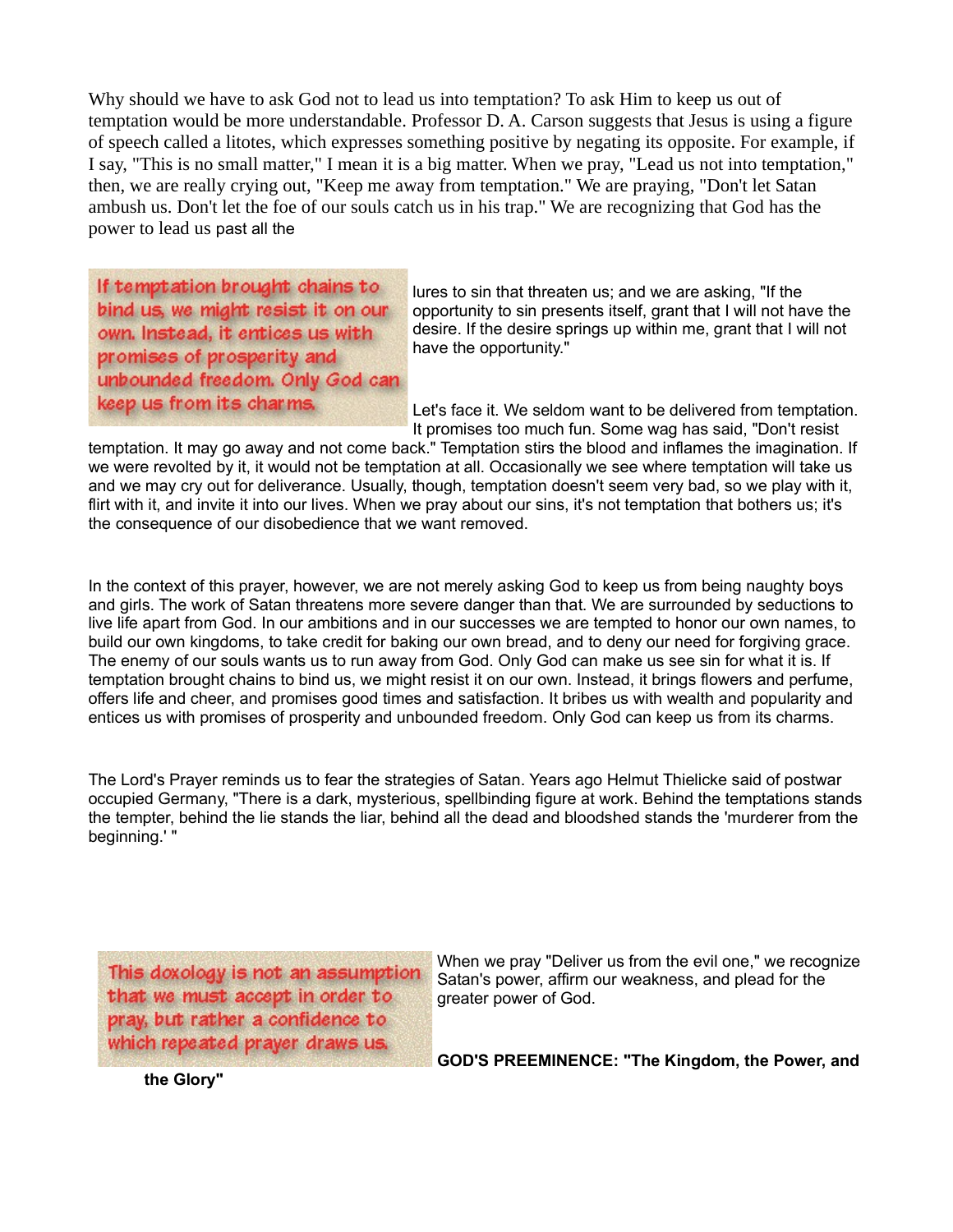The Lord's Prayer, as we commonly recite it, concludes with a trumpet blast of praise: "For Yours' is the kingdom and the power and the glory forever. Amen." Since those words seem like an appropriate and fitting way for the prayer to end, it is somewhat unsettling to discover that the sentence does not appear in the earliest and best manuscripts of either Matthew or Luke. Evidently, the doxology was not part of the prayer as Jesus originally gave it. In fact, it appears for the first time in the second and third centuries.

Yet the prayer demands a conclusion. Otherwise it stops with the threat of temptation and the warning that the evil one has set his snares for us. When Christians in the young church offered up this prayer to the Father, rather than finish on a cold and frightening note, they added this affirmation of praise.

While this doxology may not have been given directly by Jesus, it can claim broad biblical support. After King David assembled the building materials for the future temple, he declared, "Yours, O Lord, is the greatness, the power and the glory, the victory and the majesty; . . . Yours is the kingdom" (1 Chron. 29:11). Echoes of this doxology vibrate at the end of time in the chant of the four living creatures, "Blessing and honor and glory and power be to Him who sits on the throne, and to the Lamb, forever and ever!" (Rev. 5:13). The affirmation makes a fitting conclusion to the prayer: "For Yours' is the kingdom and the power and the glory forever. Amen" (Matt. 6:13).

But is that true? Does the kingdom belong to God? Not according to the newspapers. There the capital of the kingdom may be in Washington or London or Moscow, not in heaven. Is His the power? Not according to Rabbi Harold Kushner, who argues in When Bad Things Happen to Good People, that while God is allloving, some evil events lie beyond His control. Is His the glory? Not according to the builders and shapers of technology who sing, "Glory to men on earth as we see whose buildings can go the highest."

This doxology, however, is not an assumption that we must accept in order to pray, but rather a

Yesterday's empires are today's history lessons and tomorrow's archeological digs.

confidence to which repeated prayer draws us. When God's kingdom and the dignity of God's name get first emphasis in our lives, then money and bottom lines stop bringing us anxiety and strife. Then, and only then, as we ask for daily bread, we recognize that apart from God full stomachs often come with

empty hearts. Through prayer we experience that God actually forgives our sins--not simply shuts His eyes to our disobedience--and provides us with the power to forgive others and lead us away from Satan's traps. In a life of prayer we discover a Father rich and generous and inexhaustible beyond all measure: His is the kingdom and the power and the glory.

Not only do we bless God when we witness what He does through answered prayer, but we praise God because on our knees we can catch a glimpse by faith of what He will ultimately accomplish. We make all our prayers in the light of eternity. In the long-range view we discover that though wicked men and women fight against Christ's rule, His kingdom waits as the sun waits for the clouds and darkness to melt away. In the eternal perspective, while the Love which lay in a manger and hung on a Roman execution rack looks fragile, we see in it the power which endures and ultimately triumphs. As presidents and kings display their glory, we know they form a passing parade. Yesterday's empires are today's history lessons and tomorrow's archeological digs.

Over the rubble of man's little kingdoms shines the glory of God. When we pray as we ought, we affirm God's majesty, trumpet His power, and, through the answers to our prayer, display His glory.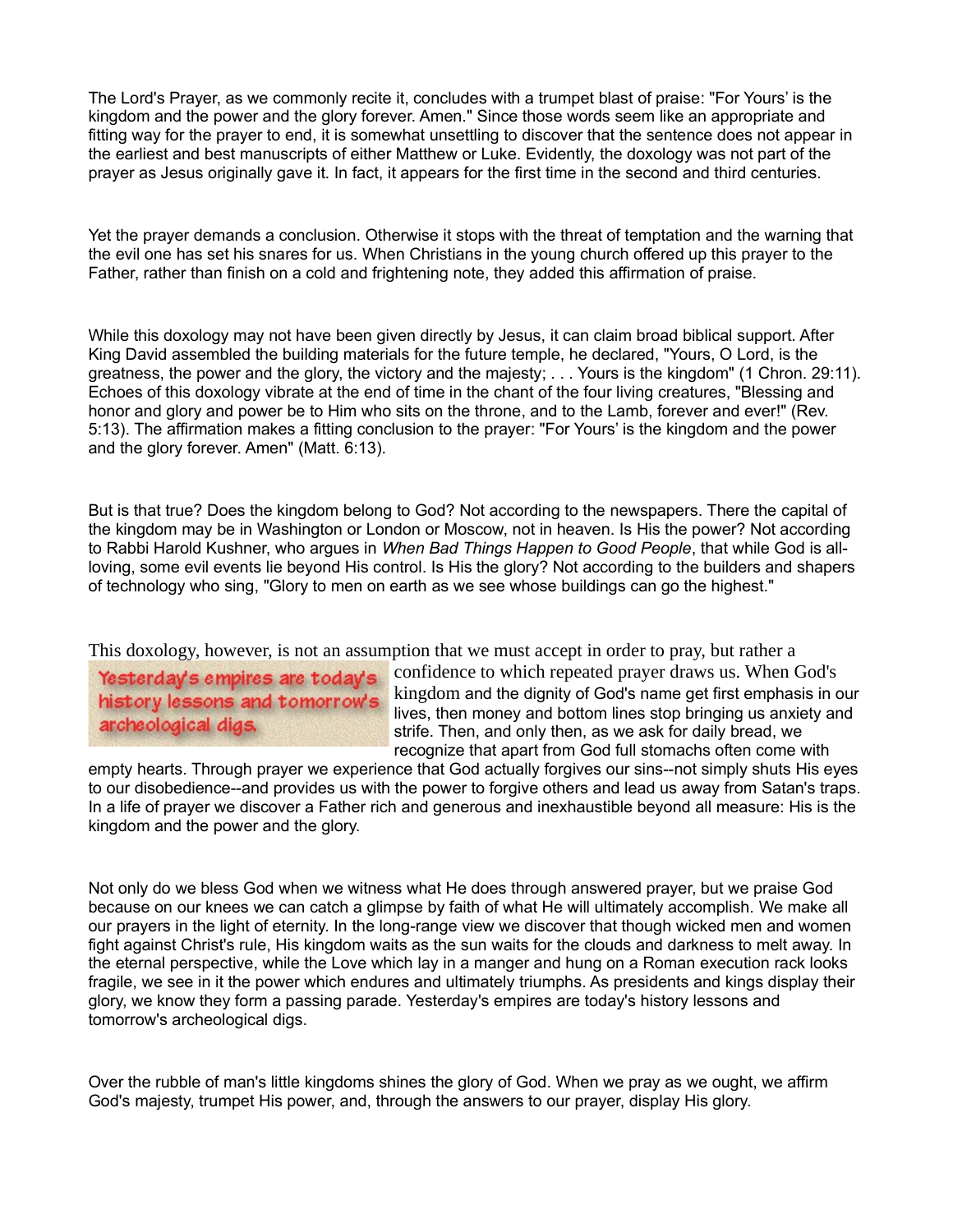#### WHY DO WE PRAY?

Any thoughtful person wrestling with prayer asks, "Why pray at all?" Is the basic purpose of prayer to get things from God? Certainly the Bible assures us that God hears us and, in response, gives us what we need. But is that the basic reason Jesus taught us to pray?

God could give to us without prayer. But to bring us to His knee, He withholds that we might ask.

George MacDonald offered this rationale for prayer: "What if God knows prayer to be the thing we need first and most? What if the main object in God's idea of prayer is a supplying of our great, our endless need--the need of Himself? . . . Hunger may

drive the runaway child home, and he may or may not be fed at once, but he needs his parents more than his dinner. Communion with God is the one need of the soul beyond all other need. Prayer is the beginning of that communion, of talking with God, a coming-to-one with Him, which is the sole end of prayer, yea, of existence itself. . . . We must ask that we may receive, but that we should receive what

God's purpose in prayer is not to make us sit up and beg. He wants us to know Him.

we ask in respect to our lower needs is not God's end in making us pray. He could give us everything without that. To bring His child to His knee, God withholds that men may ask."

God wants us for Himself. He desires communion with us. His purpose in prayer is not to make us sit up and beg. He wants us to know Him. Prayer is His method to accomplish that.

I used to play a game with my two children when they were young. I would clutch some pennies in my hand and allow them to pry open my fingers to get the coins. My children would sit on my lap and work feverishly to get the money. Once they captured the coins, they would scream with delight and jump down to treasure their prize. I loved having my youngsters laugh and play while sitting on my lap. The pennies were insignificant.

When we pray, we often concentrate on the gifts in God's hand and ignore the hand of God Himself. We pray fervently for the new job, or for the return of health. When we gain the prize, we are delighted. And then we have little more to do with God. If we are only after the coins, God's hand serves only as a way to pay the rent, heal the sickness, or get through the crisis. After the need has been met, the hand itself means little to us.

While God in His grace does give good gifts to His children, He offers us more than that. He offers us Himself. Those who are merely satisfied with the trinkets in the Father's hand miss the best reward of prayer--the reward of communicating and communing with the God of the universe.